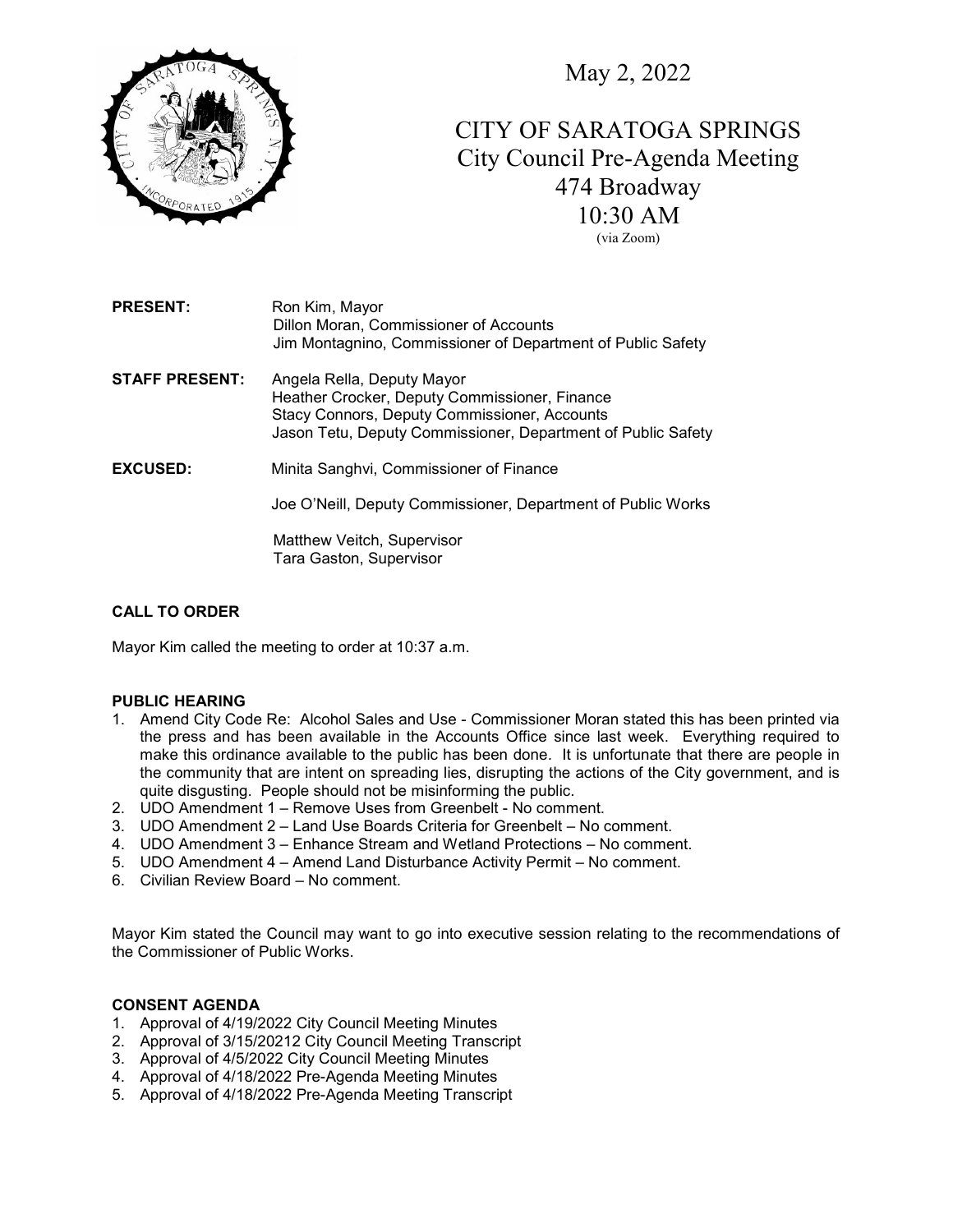- 6. Approval of 4/4/2022 Pre-Agenda Meeting Minutes
- 7. Approval of 4/4/2022 Pre-Agenda Meeting Transcript
- 8. Resolution: Temporary Outdoor Dining Permits as of 4/29/2022
- 9. Approve Budget Transfers Regular
- 10. Approve Budget Amendments Insurance
- 11. Approve Budget Amendments Regular
- 12. Approve Payroll 4/29/22 \$409,588.92
- 13. Approve Payroll 4/22/22 \$662,850.42
- 14. Approve Mid-Warrant 2022 22MWAPR2 \$8,944.67
- 15. Approve Warrant 2022 22MAY1 \$488,236.84

Tony Izzo, city attorney, advised there is a couple ways to address the resolution to temporary outdoor dining permits.

Mayor Kim stated if a commissioner states they are not comfortable with or objects to something on the Consent Agenda, it will be removed for the Consent Agenda. Removal of an item from the Consent Agenda can only be done by a commissioner and not a staff member.

No objections heard.

# MAYOR'S DEPARTMENT

#### Announcement: Saratoga High School Girls Gymnastics Team

Deputy Rella stated the team is coming to the Council meeting. There is no presentation, the City will be presenting to them.

#### Announcement: Asian American and Pacific Islander Heritage Month

Mayor Kim announced there is a bill in New York State encouraging school districts to have an Asian American and Pacific Islander presentation in schools. The Council would like to encourage that as a way to mark May as Asian American and Pacific Islander Heritage Month.

#### Announcement: Saratoga Farmers' Market May Location

Mayor Kim advised due to construction, the Saratoga Farmers' Market has limited operating hours.

Announcement: National Bike Month

Mayor Kim advised National Bike Month is this month.

Announcement: Promotion of No Mow May

Mayor Kim advised mowing at this time would injure insects that pollinate.

Announcement: Appointment to Complete Streets Advisory Board

Mayor Kim advised this is a re-appointment of a current member.

Announcement: Appointment to Saratoga Springs Housing Authority Board of Commissioners

Mayor Kim advised this is a re-appointment of a current member.

Discussion and Vote: Community Development Non-Profit Grant Program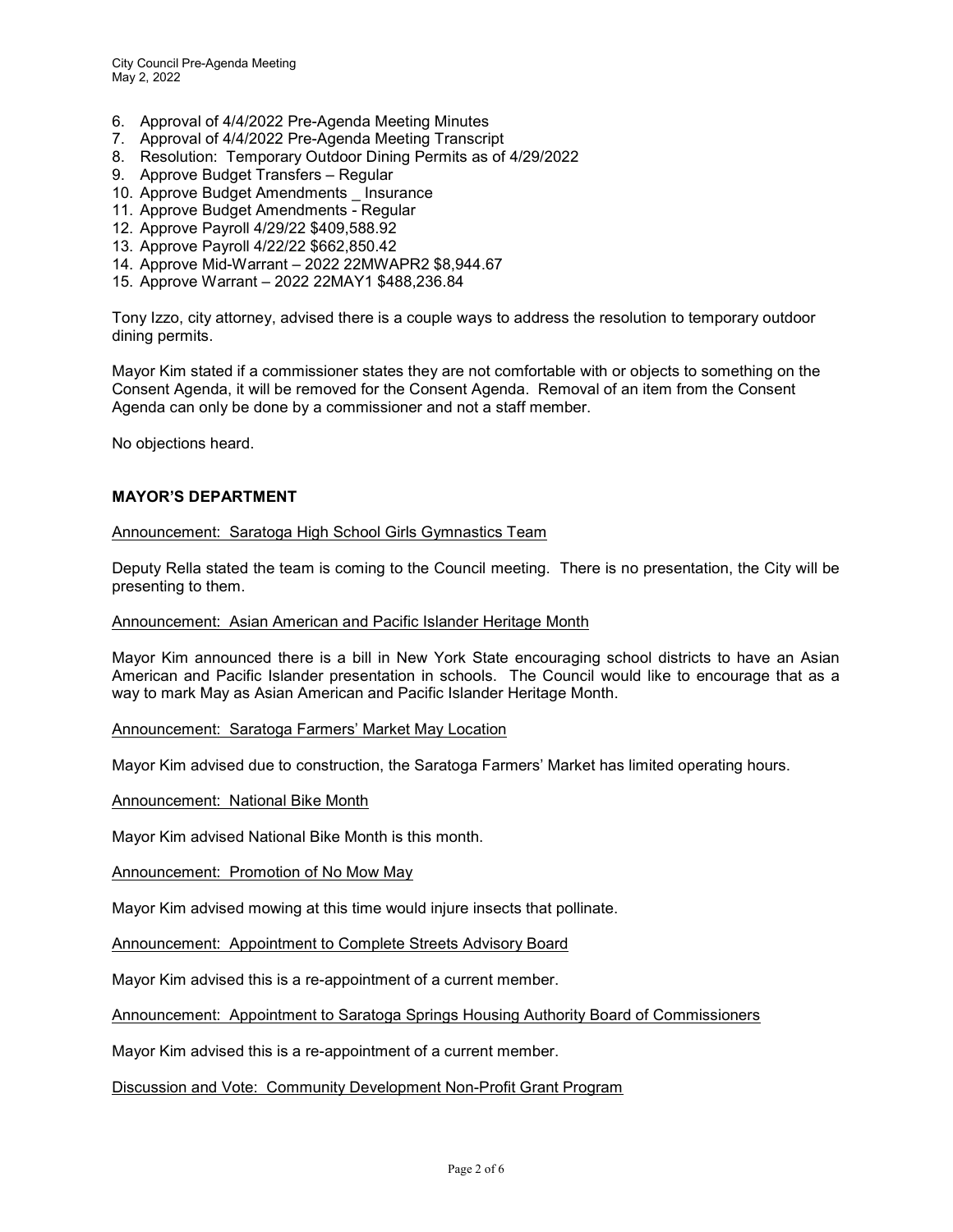Mayor Kim advised this is a variation of the CDBG Program. This program will be launched tomorrow night.

Discussion and Vote: Approval and Authorization to Sign Energize NY Open C-PACE Financing Program **Documents** 

No comments.

Discussion and Vote: Merit for Review and Referral to City and County Planning Boards – Proposed Amendment 1 to UDO

Mayor Kim advised this item and the next three items are to be referred to the City and County Planning Boards.

Discussion and Vote: Merit for Review and Referral to City and County Planning Boards – Proposed Amendment 2 to UDO

No comments.

Discussion and Vote: Merit for Review and Referral to City and County Planning Boards – Proposed Amendment 3 to UDO

No comments.

Discussion and Vote: Merit for Review and Referral to City and County Planning Boards – Proposed Amendment 4 to UDO

No comments.

Mayor Kim added a Discussion and Vote: Appoint DPW Commissioner. Mayor Kim circulated the report from the Committee. It is great that there are individuals that can be called upon for the City.

Commissioner Moran wanted to thank everyone. He has received a lot of positive feedback from the community. What Mayor Kim just guided the City through was a demonstration of transparency. Mayor Kim has brought closure for the family and honored them.

Commissioner Montagnino stated he echoes Commissioner Moran's comments.

## ACCOUNTS DEPARTMENT

Discussion and Vote: Merit to Forward Weibel Plaza Commercial PUD Amendment to City and County Planning Boards for Advisory Opinions

No comments.

Announcement: Grievance Class

Commissioner Moran advised during the Council meeting he will navigate the website to show the public where to find the resources to help them should they not be able to make the class.

Announcement: Grievance Day

No comments.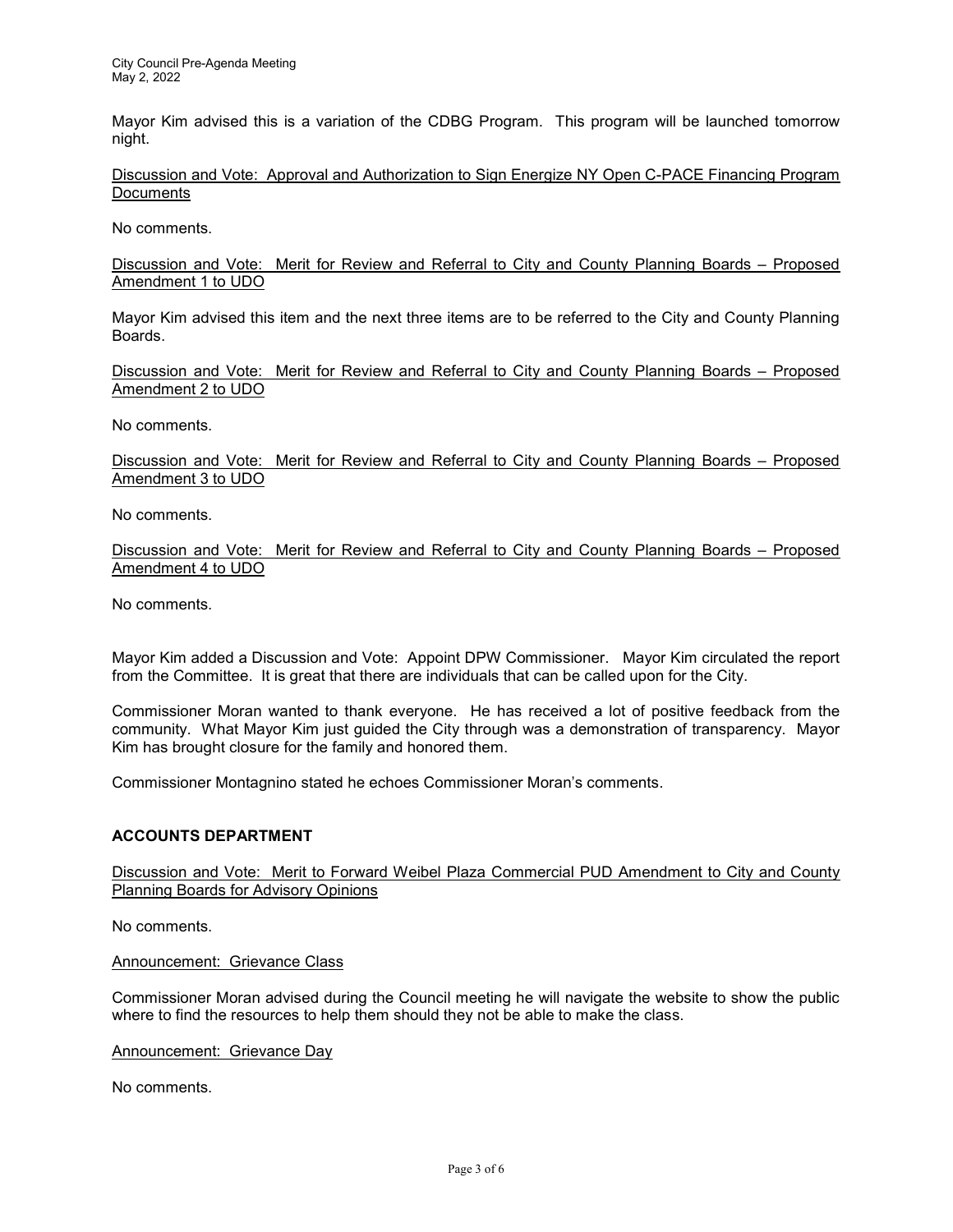#### Announcement: Business Milestones

Commissioner Moran stated there is a need to reflect positives about our community. Small businesses have reached some milestones that should be recognized and he will put out those positive messages.

#### Announcement: Update on Outdoor Dining

Were able to process all applications within two weeks. He is proud and appreciative of the effort everyone has put forward to get this work done.

## Announcement: Update on COVID and Planned City Activities

Cases are climbing. N-95 masks when they come into the meeting. Keep the window open in the meeting room.

Commissioner Moran stated he will be adding and award of bid to his agenda.

# FINANCE DEPARTMENT

## Update: Participatory Budgeting

Deputy Crocker stated the Finance Department is still accepting applications.

Discussion: 2021 Preliminary Financial Report

Deputy Crocker stated this is the City's fourth quarter and final report for 2021. Auditors will come in and make final around September.

#### Update: City Finances

Deputy Crocker stated revenues are strong and things are looking good.

Discussion and Vote: Resolution for Full-Time Non-Union Employees (Executive Assistant)

Deputy Crocker stated this resolution required in order to have the authority to wages and benefits for those not in the union. This resolution adds the title of executive assistant to the Commissioner of Finance.

Discussion and Vote: 2022 City Fee Update – Recreation Department (Pickleball, Fitness Fees)

No comments.

## Discussion and Vote: Approval to Reimburse IT Employee in the Amount of \$169 for Payment to MindManager

Deputy Crocker stated this invoice was processed after the 30-day guideline.

Discussion and Vote: Authorization for Mayor to Sign Agreement with Windstream Holdings II, LLC for Digital City Telephone Access (Including Inbound Police Department Calls)

No comments.

## Discussion and Vote: Budget Transfers – Payroll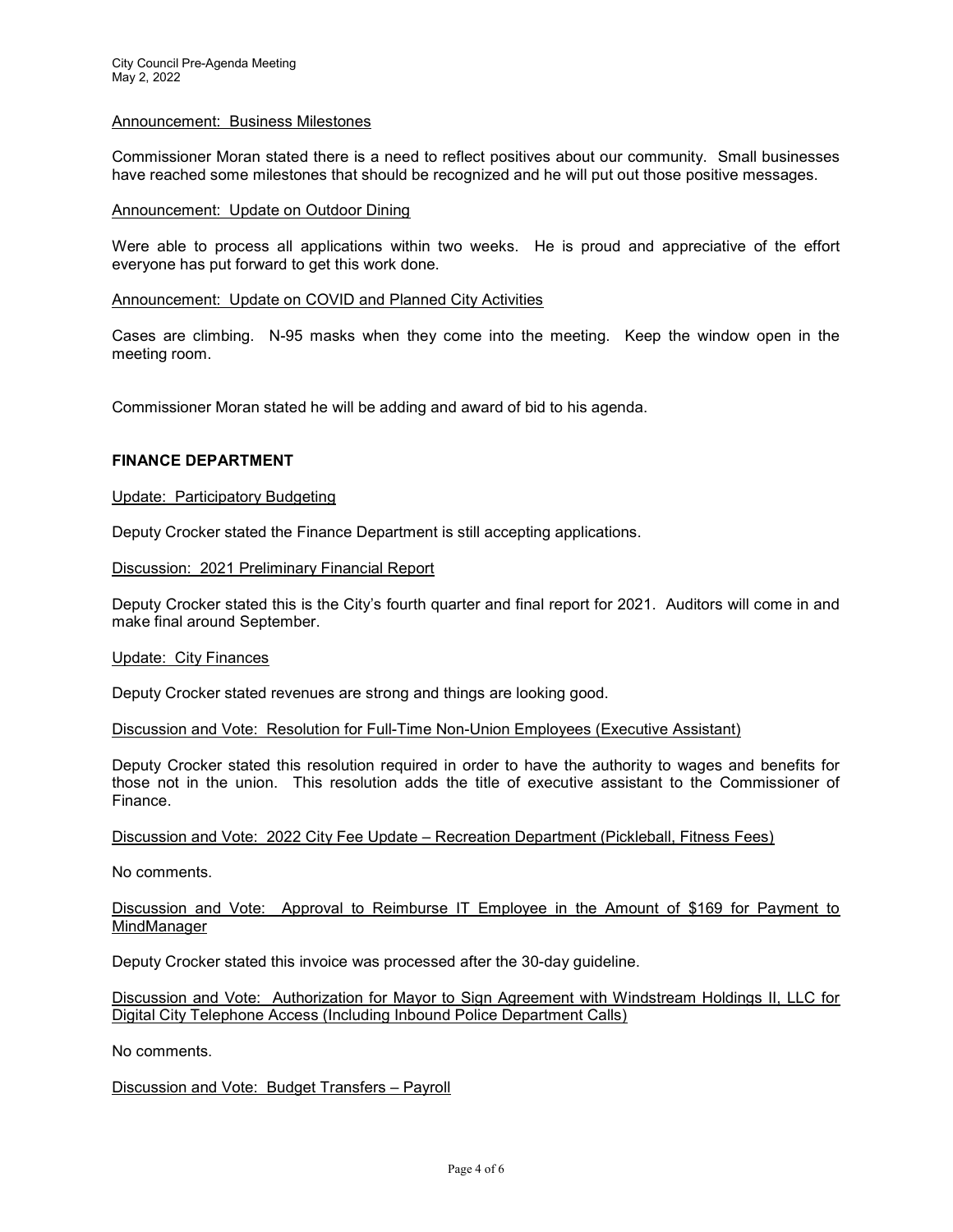No comments.

# PUBLIC WORKS DEPARTMENT

Discussion and Vote: Authorization for Mayor to Sign Contract with Pace Analytical Services, LLC for Laboratory Services

No comments.

Discussion and Vote: Authorization for Mayor to Sign Contract with Milton Cat for Heavy Construction Equipment with Related Accessories, Attachments and Supplies

No comments.

Discussion and Vote: Approval for the Department of Public Works to Hire 2 Part Time Seasonal Street Department Employees

No comments. This is in the budget for 2022.

Discussion and Vote: Approval for the Department of Public Works to Hire 10 Part Time Seasonal Carousel Employees

No comments. This is in the budget for 2022.

Discussion and Vote: Approval for the Department of Public Works to Hire 2 Part Time Canfield Casino Laborers

No comments. This is in the budget for 2022.

Discussion and Vote: Department of Public Works Sick Bank Request

No comments.

Announcement: Saratoga County's Spring Tire Recycling Program

No comments.

Announcement: Arbor Day Tree Planting

No comments.

Announcement: American Public Works Association 2022 Project of the Year

No comments.

Deputy Rella stated may be adding an item to authorize signing of contract.

## PUBLIC SAFETY DEPARTMENT

Discussion and Vote: Authorization to Pay 2021 Invoice to Axon Enterprises

Invoice dated sept 2021 for 29,000 invoice not paid. He is looking into why this wasn't paid.